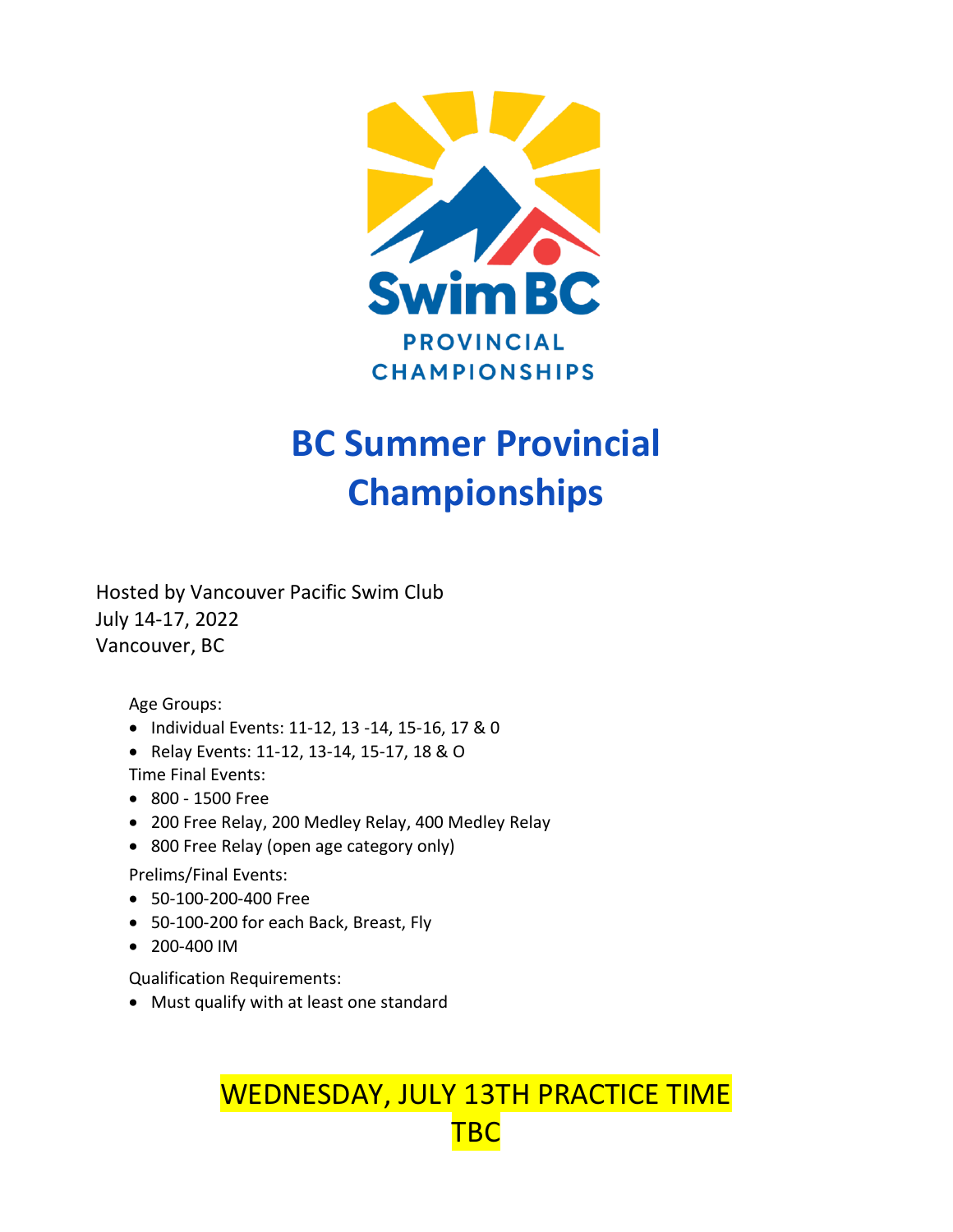*Hosted by Vancouver Pacific Swim Club*

Sanctioned by Swim BC: #37587

Swim BC and the Vancouver Pacific Swim Club would like to acknowledging that the land on which we gather is the traditional, ancestral, unceded territory of the Musqueam people.

#### **SAFE SPORT**

Swim BC believes that athletes, coaches, officials, support staff and volunteers have the right to participate in a safe and inclusive sport environment that is free of abuse, harassment, and discrimination.

Swim BC is dedicated to providing a safe and inclusive environment, which involves promoting Open and Observable Environments. This means making meaningful and concerted efforts to avoid situations where a coach/official/staff member, etc. might be alone with an athlete. All interactions between an athlete and an individual who is in a position of trust should normally, and wherever possible, be in an environment or space that is both 'open' and 'observable' to others.

All participants in this event are reminded that they are bound by Swim BC's Policies and Procedures, including but not limited, to the Code of Conduct and Ethics policy, the Gender Equity policy and the Screening and CRC policy.

#### **COMPETITION HOSTS**

Swim BC and Vancouver Pacific Swim Club

#### **VENUE**

UBC Aquatic Centre 6080 Student Union Blvd Vancouver, BC V6T 1Z1

#### **POOL**

8-lane 50 metre competition pool 4-lane 25 metre warm-up pool - Dive tank

| <b>MEET MANAGER</b>          | Kathy Finlay                                                                     |
|------------------------------|----------------------------------------------------------------------------------|
| <b>MEET REFEREE</b>          | TBC.                                                                             |
| <b>OFFICIALS COORDINATOR</b> | TBC.                                                                             |
| <b>PARA ADVISOR</b>          | TBC.                                                                             |
|                              | <b>SWIM BC &amp; ENTRIES CONTACT</b> Carrie Matheson (carrie.matheson@swimbc.ca) |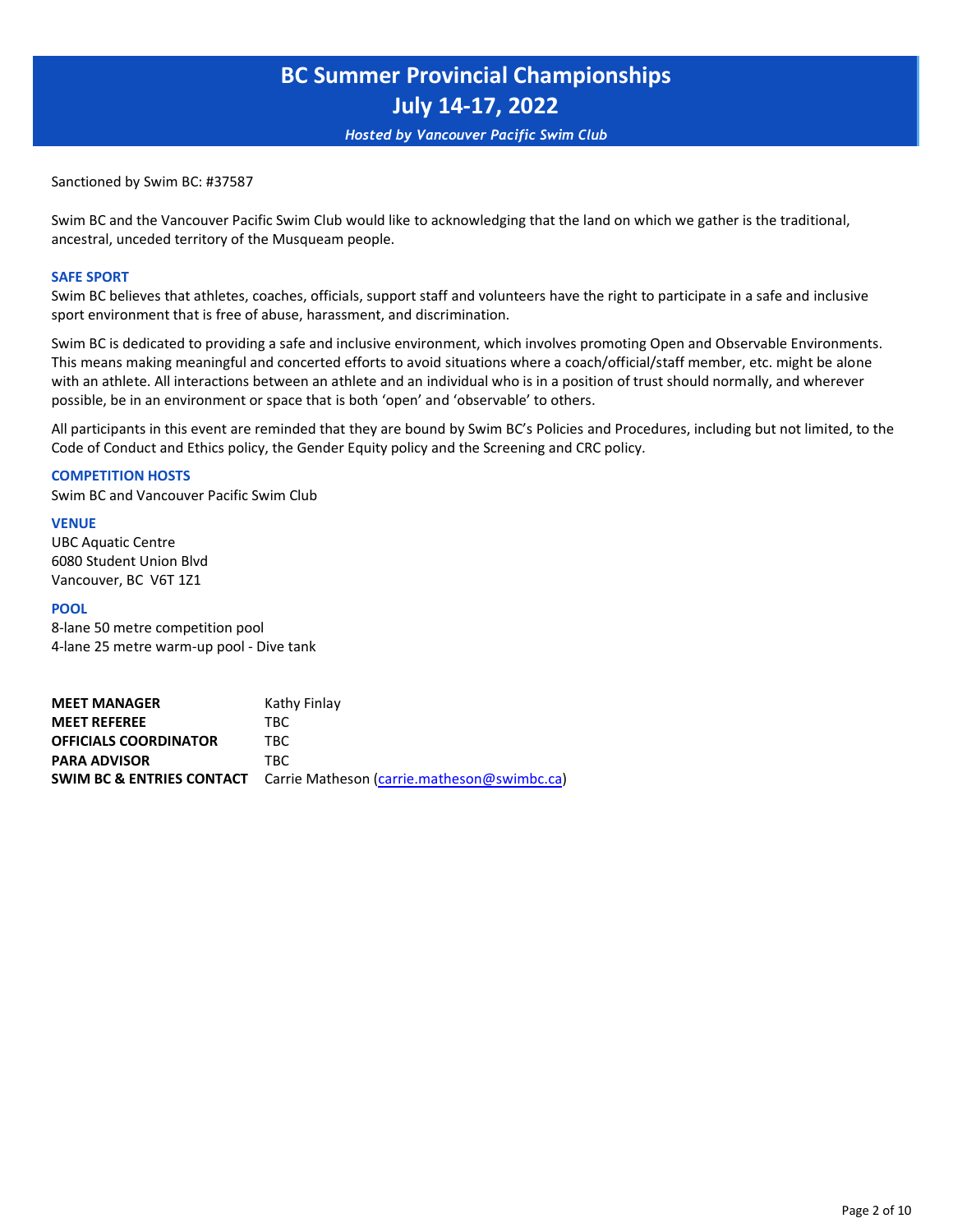*Hosted by Vancouver Pacific Swim Club*

|               | <b>WARM UP AND SESSION TIMES</b> |                  |
|---------------|----------------------------------|------------------|
|               | Thursday, July 14, 2022          |                  |
| Prelims       | Warm-up                          | 7:00 - 8:20am    |
|               | Competition                      | 8:30am - 1:30pm  |
| <b>Finals</b> | Warm-up                          | $4:00 - 4:50$ pm |
|               | Competition                      | $5:00 - 7:30$ pm |
|               |                                  |                  |
|               | <b>Friday, July 15, 2022</b>     |                  |
| Prelims       | Warm-up                          | 7:00 - 8:20am    |
|               | Competition                      | 8:30am - 2:00pm  |

Warm-up 4:30 - 5:20pm Competition | 5:30 - 8:30pm

|         | Saturday, July 16, 2022 |                   |
|---------|-------------------------|-------------------|
|         | Warm-up                 | $7:30 - 8:50am$   |
| Prelims | Competition             | $9:00am - 2:00pm$ |
|         | Warm-up                 | $4:00 - 4:50$ pm  |
| Finals  | Competition             | $5:00 - 7:30$ pm  |
|         |                         |                   |

|               | <b>Sunday, July 17, 2022</b> |                   |
|---------------|------------------------------|-------------------|
| Prelims       | Warm-up                      | 7:30 - 8:50 am    |
|               | Competition                  | $9:00am - 2:00pm$ |
| <b>Finals</b> | Warm-up                      | $4:00 - 4:50$ pm  |
|               | Competition                  | $5:00 - 7:30$ pm  |

*Note: All Session completion times are approximate*

### **ELIGIBILITY**

Finals

- 1. All swimmers must be registered with a Swim BC, SNC, or other FINA recognized club.
- 2. Qualifying period is from September 1, 2020, to the entry deadline.
- 3. During the Qualifying Period, athletes must have attained at least ONE qualifying time (in their age group), in an appropriately sanctioned competition as of the entry deadline.
- 4. Age groups for individual events will be 11-12, 13-14, 15-16 and 17 & Over
- 5. Swimmer age is as of the first day of competition.

### **NON-QUALIFIED SWIMS**

Entries not meeting the qualifying standards will not be accepted.

### **ENTRIES**

- 1. Entries will be validated against the SNC meet results database; invalid entry times, unofficial splits, or converted entry times will not be accepted.
- 2. Swimmers will be limited to a maximum of NINE (9) entries.
- 3. All SCM entries will be converted to LCM by meet management and seeded accordingly.
- 4. NON-VALIDATED entries will not be accepted in individual events; swimmers must have a valid provable entry time in each event they enter.
- 5. See "RELAYS" section for specific rules about relay entries.
- 6. For reference purposes, please email a .pdf copy of entries to Entries Contact: Carrie Matheson [\(carrie.matheson@swimbc.ca\)](mailto:carrie.matheson@swimbc.ca)
- 7. [Individual Fees \(includ](mailto:carrie.matheson@swimbc.ca)ing Swim BC Competition Surcharge and Facility Fees) are \$75.00 per swimmer.
- 8. Relay Fees are \$12.00 per relay.
- 9. Cheques payable to: **Vancouver Pacific Swim Club**
- 10. All fees MUST be paid to the Clerk of Course Desk prior to the start of the meet.
- 11. Entries must be uploaded to SNC meet listings website prior to the entry deadline.
	- a. Please include the correct contact name, phone number, and email address when uploading entries.
- 12. Late entries (entries received or uploaded after Monday, July 4, 2022) will be accepted at the discretion of Meet Management. If accepted, the Meet Fees will be doubled.

# **ENTRY DEADLINE: MONDAY, JULY 4, 2022 AT 9:00 PM (PST)**

#### **SCRATCH DEADLINE: TUESDAY, JULY 12, 2022 AT 12:00 NOON**.

### **GENERAL MEET RULES**

- 1. This meet will observe rules as outlined in the current SNC Rulebook.
- 2. POOL DEPTH Shallow End 2 m, Deep End 2 m. (TBC)
	- a. Starts will be conducted from Starting Platforms (blocks) as per FINA FR 2.3 and SW 4.1
- 3. There will be no deck entries, exhibition swims, or time trials.
- 4. Swim BC Competition Warm-up Safety Procedures will apply.
- 5. Preliminary heats will be swum double-ended, divided by meet management such that both ends finish at approximately the same time.
- 6. Fastest three heats of all prelims/final events will be circleseeded. Except for 400 Free and 400 IM – those two events will have the fastest 2 heats circle-seeded.
- 7. There will be an "A" final only.
- 8. Backstroke Ledges will be available for Finals and warms ups for Finals sessions. (TBC)
- 9. Time Final events (including relays) with 11 or 12 entrants, will be seeded such that the fastest heat will have all lanes filled.
- 10. All swim-offs are to be run at a time mutually agreed upon by coaches and officials. Every effort will be made to run the swim-off by the end of the session in which the tie occurred.
- 11. Coaches are asked to check in with the Meet Manager / Clerk of Course desk immediately upon arrival to pay entry fees, pick up Meet Package and receive any information regarding changes.
- 12. A coaches' meeting will be held 10 minutes prior to the start of the meet and as necessary throughout the meet.
- 13. Violations of the Swim BC Code of Conduct and Ethics policy may result in immediate disqualification from the meet.
- 14. **ALL** photographers must have applied for and received permission from meet management prior to the start of meet to be on deck. Photographers must be representing a participating club and have the support of the club to be on deck, taking photos for their club's use only.
	- a. **All approved photographers must be identified by wearing a self-provided safety vest.**
- 15. All participants are to respect the facility rules including: no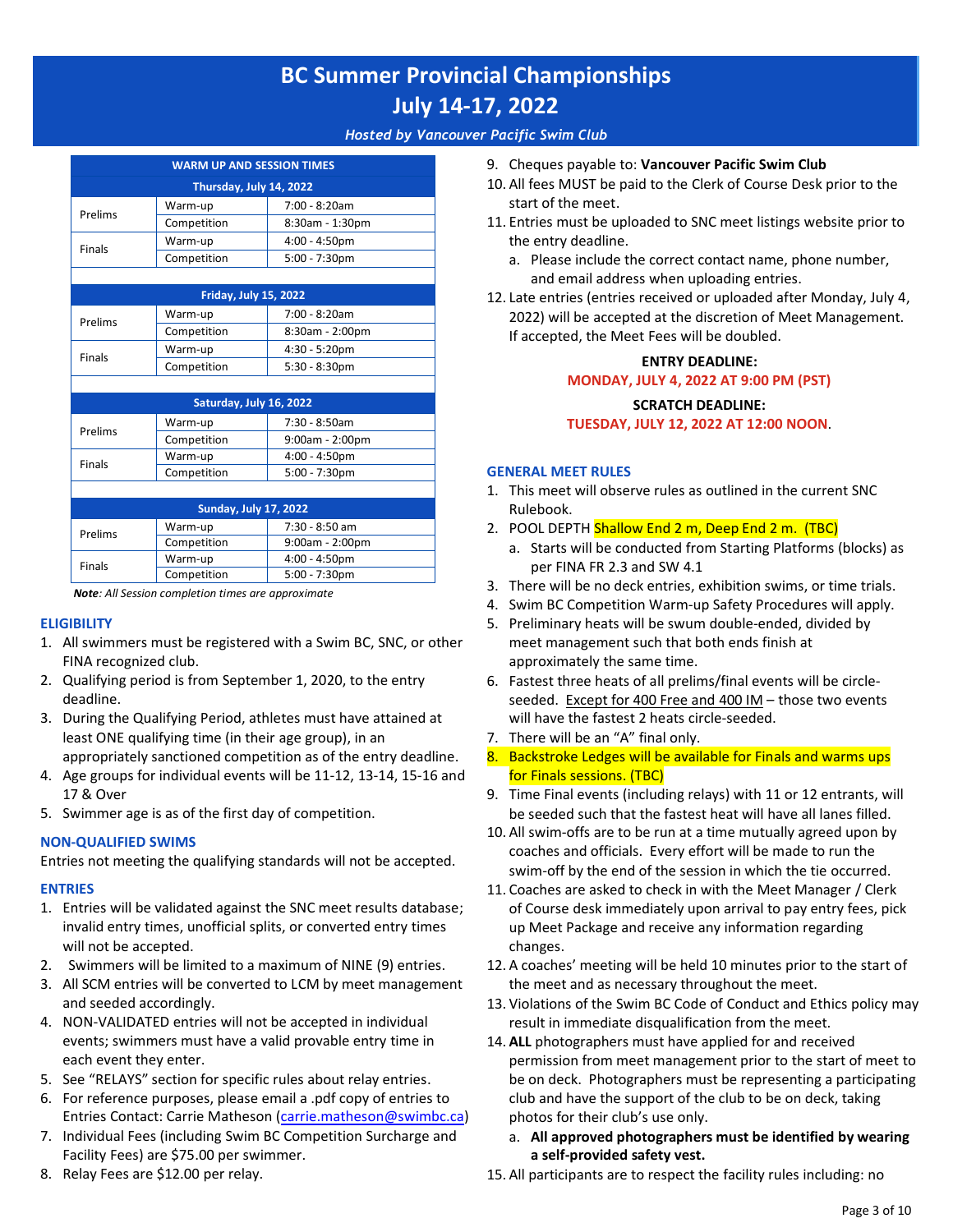### *Hosted by Vancouver Pacific Swim Club*

deck changing and no outside shoes on deck.

16. Coaches and volunteers: please bring your own refillable water bottle (no glass containers). Water filling stations are available throughout the facility.

### **800 & 1500 FREESTYLE**

- 1. These events are time finals.
- 2. There will be a positive check-in for the 800m and 1500m Freestyles.
	- a. Deadline will be 30 mins after the start of the session in which the event will be swum. (9:30am)
- 3. The Top FIVE (5) in each group will swim in a single heat at the beginning of the Final Session of that day.
- 4. All other swimmers will be senior-seeded, swum fastest-toslowest alternating genders; two per lane, if necessary, to meet session timelines.
- 5. Distance Lap Counters will not be available. (TBC)

### **PARA-SWIMMING**

- 1. Para-swimmer's complete classifications \*(S, SB, SM) must be included with athlete surname in their entries.
- 2. Para-swimmers must have a Level 2, 3 or international sport classification by the entry deadline.
- 3. No sport classification will be provided at the event, swimmers requiring sport class evaluation must submit a request a minimum of 60 days in advance of the entry deadline on the Swimming Canada website.
- 4. The most current WPS rules will be observed for all Paraswimming events.
- 5. By the entry deadline para-swimmers MUST attain at least ONE (1) Junior Provincial Para swimming qualifying standards.
- 6. All Entries must meet their qualifying standard. There are NO non-qualified swims.
- 7. Para-swimming events will be single-gender and multi-class, although the genders may be combined in the lower subscripted events.
- 8. There will be SEVEN (7) "para-specific events": 50 Free, 100 Free, 200/400 Free, 50/100 Back, 50/100 Breast, 50/100 Fly and 150/200IM, with distances for each class corresponding to the distances outlined in the time standards.
	- a. 200/400 Free event will be a time final.
- 9. Para-swimmers may enter Able-bodied events provided they meet the Provincial Standard in their age group and that event.
	- a. Para-swimmers cannot enter the same event in both the Para and Able-bodied categories.
- 10. Strokes/events where distances are split by class (e.g., 50/100 Back) will be scored against each other for one set of finalists from each of those pairs of events.
- 11. Para-swimming events with more than five entries, Paraswimmers will have prelims and finals. Prelims will be swum with the able-bodied events where possible. Para-swimmers will be seeded in prelims according to entry times.
- 12. Para-swimming events with fewer than five entries, the event(s) will be Para-swimmer-only time finals during the Prelims sessions.

13. Placings will be determined by using the current male and female Swimming Canada Performance Points Charts.

## **RELAYS**

- 1. Age groups for relays will be:
	- a. 200 FR, 200 MR, 400 MR: 11-12, 13-14, 15-17 and 18 & Over b. 800 FR: Open category only
- 2. There are no qualifying times for relays.
- 3. Only the fastest TEN (10) validated relay entries in each event will swim as timed finals at the conclusion of finals sessions. All other relay heats will swim as a time final at the end of the prelims session, after the distance events.
	- a. Validated relay entry times will be considered those which are no more than 1.50 seconds faster than the cumulative best times of the four swimmers entered.
	- b. Relay entries that have an entry time MUST include names. If a relay is entered with less than FOUR (4) names, it will be seeded as "NT".
- 4. Validated entry times are requested, although NT entries will be accepted.
- 5. For relays, no more than TWO (2) swimmers may be from a younger age group. In such cases, the swimmer(s) may swim in both their own age-group relay as well as in one or more older age group relays.
- 6. Only swimmers whose names appear on the meet entries shall compete in relay events.
- 7. Relay Only swimmers must be listed on their club's Hy-tek entry file as "Relay Only"; such swimmers will be subject to all swimmer surcharges (\$10.00).
	- a. Relay Only swimmers must be at least 11 years old as of the first day of the meet.
	- b. Each club will be allowed one relay only swimmer per age group and gender in the competition.
	- **c. An email must also be sent to the Entries Contact notifying them of the relay-only swimmers and their SNC ID number and date of birth.**
- 8. Deadline for relay name/order changes will be:
	- a. For relays swum in the Prelim Sessions: 9:30am
	- b. For relays swum in the Final Sessions: ½ hour before the session starts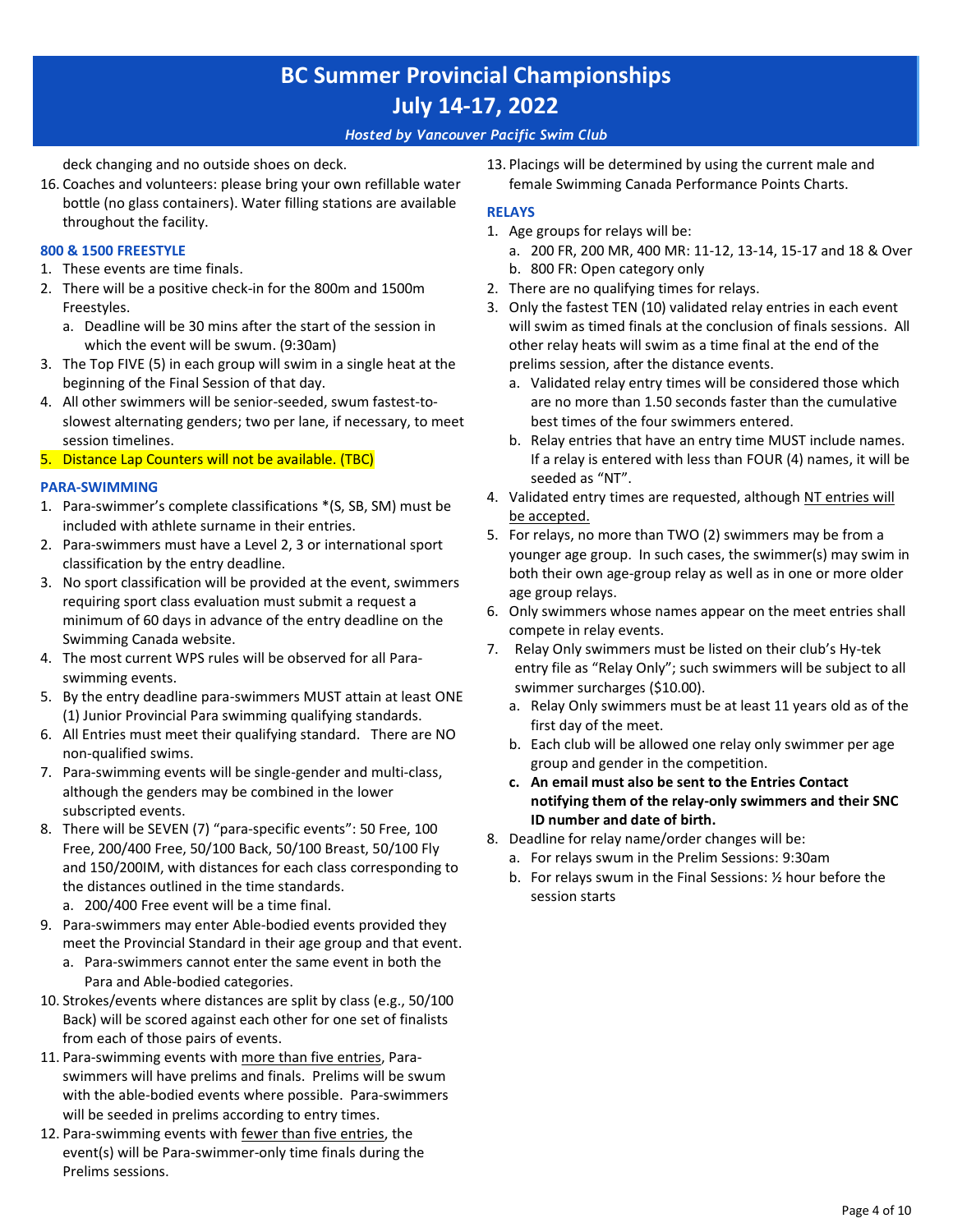#### *Hosted by Vancouver Pacific Swim Club*

#### **SCORING**

1. Individual scoring: 20-17-16-15-14-13-12-11-10-9 Relay scoring: 40-34-32-30-28-26-24-22-20-18

#### **AWARDS**

- 1. Medals will be awarded for  $1<sup>st</sup>$ ,  $2<sup>nd</sup>$ , and  $3<sup>rd</sup>$  places in all individual and relay events.
- 2. Ribbons will be awarded for  $4^{\text{th}}$ ,  $5^{\text{th}}$ ,  $6^{\text{th}}$ ,  $7^{\text{th}}$ ,  $8^{\text{th}}$ ,  $9^{\text{th}}$ , and  $10^{\text{th}}$ places in individual events only.
- 3. Individual Aggregates:
	- a. Will be scored using the individual scoring system listed above.
	- b. Age Categories: 11-12, 13-14, 15-16 and 17 & Over
	- c. Awards will be presented at the end of Sunday Finals.
- 4. Swim BC will award a Team Banner to the Top Scoring Club. This will be presented at the end of Sunday Finals.

### **SCRATCHES**

### **Scratches received prior to July 12th at noon will not incur Meet Fees.**

- 1. There is no scratch penalty for no-shows, step downs and unexcused and/or incomplete swims during prelims and/or time finals.
- 2. The following rules apply for all finalists plus alternates as listed on the official posting of prelims results.
	- a. For all final events, no-shows, step downs and unexcused incomplete swims will be considered "late scratches" and subject to the late scratch penalty of \$20. Fines are to be paid immediately. The swimmer and/or relay swimmers in question shall not swim subsequent events until the fine is paid.
	- b. For finals, the scratch deadline will be 30 minutes following the completion of the preliminary events (excluding time final events).
	- c. For finals, email scratches will not be accepted.

### **COACH COMPLIANCE**

#### **Registration**

Head Coaches must be, at minimum, registered in the Swimming Canada "A2" registration class. Assistant Coaches must be, at minimum, registered in the Swimming Canada "C" registration class. **All coaches must be fully registered and compliant with all Swim BC Registration Requirements.**

Failure to adhere to the Swim BC Registration Requirements presents substantial risks to Swim BC and its members.

It is incumbent upon each Coach to manage their registration and certification levels. Go to the CAC's [The Locker](https://thelocker.coach.ca/account/login?mode=login) [for more](https://thelocker.coach.ca/account/login?mode=login)  information.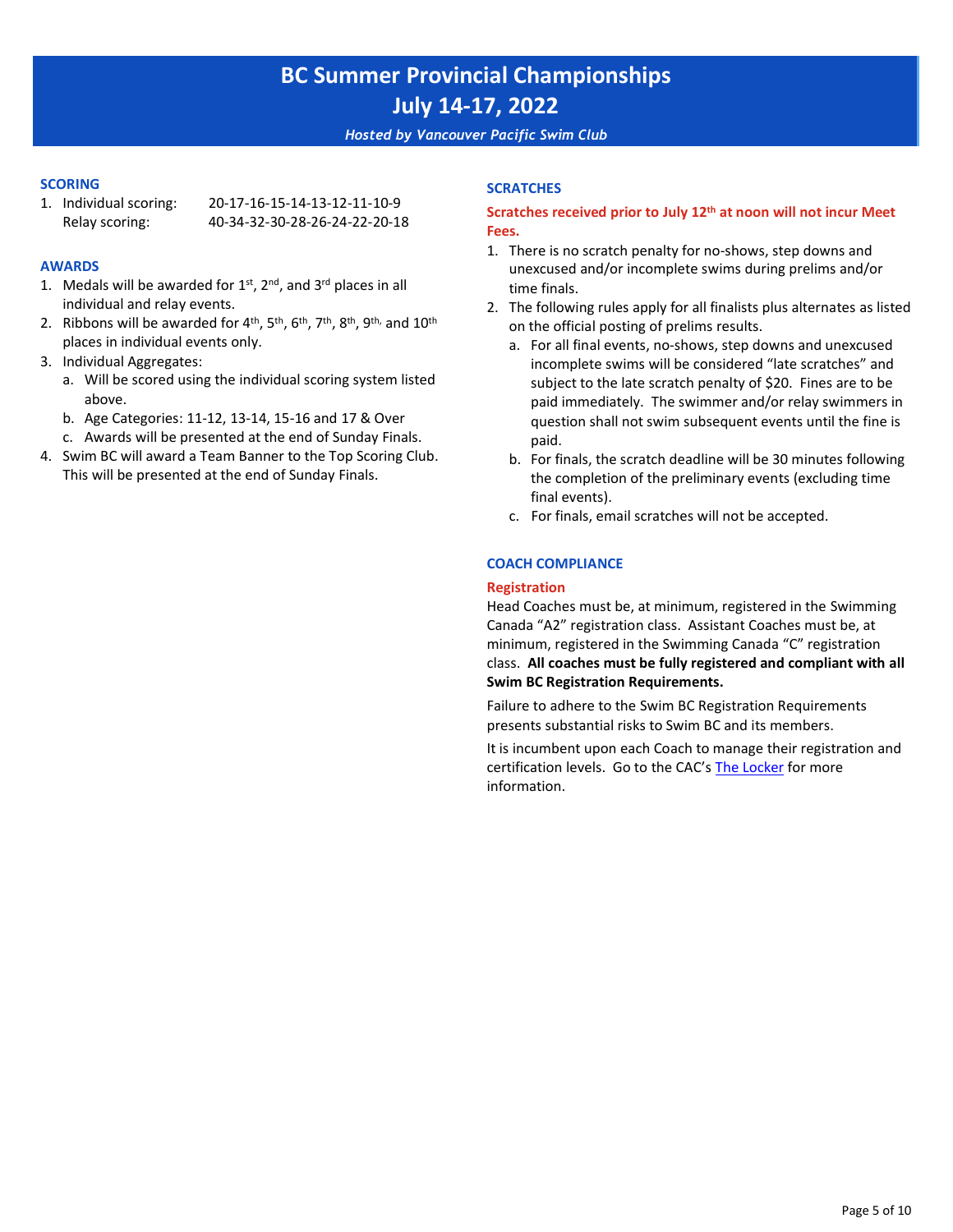*Hosted by Vancouver Pacific Swim Club*

# **Provincial Championships Schedule of Events**

|                |             | Thursday, July 14, 2022   PRELIMS |                |
|----------------|-------------|-----------------------------------|----------------|
| Warm-Up:       |             | 7:00 - 8:20am                     |                |
| Competition:   |             | 8:30am - 1:30pm                   |                |
| <b>FEMALE</b>  | <b>MALE</b> | <b>AGE</b>                        | <b>EVENT</b>   |
|                | 2           | Open                              | 100 Back       |
| 101/201        | 102/202     | Para                              | 50/100 Back    |
| 3              | 4           | Open                              | 200 Free       |
| 5.             | 6           | Open                              | 200 Fly        |
| $\overline{7}$ | 8           | Open                              | 50 Breast      |
| 103/203        | 104/204     | Para (TF)                         | 200/400 Free   |
| 9              | 10          | 11-12/13-14                       | 1500 Free      |
| 11             | 12          | $11 - 12$                         | 200 Free Relay |
| 13             | 14          | 13-14                             | 200 Free Relay |
| 15             | 16          | 15-17                             | 200 Free Relay |
| 17             | 18          | 18&0                              | 200 Free Relay |

|               |             | Friday, July 15, 2022   PRELIMS |                  |
|---------------|-------------|---------------------------------|------------------|
| Warm-Up:      |             | 7:00 - 8:20am                   |                  |
| Competition:  |             | 8:30am - 2:00pm                 |                  |
| <b>FEMALE</b> | <b>MALE</b> | <b>AGE</b>                      | <b>EVENT</b>     |
| 19            | 20          | Open                            | 100 Free         |
| 105           | 106         | Para                            | 100 Free         |
| 21            | 22          | Open                            | 200 Breast       |
| 23            | 24          | 11-12/13-14                     | 400 Free         |
| 107/207       | 108/208     | Para                            | 150/200 IM       |
| 25            | 26          | 15-17/18&0                      | 400 IM           |
| 27            | 28          | Open                            | 50 Back          |
| 29            | 30          | 15-16/17&0                      | 800 Free         |
| 31            | 32          | $11 - 12$                       | 200 Medley Relay |
| 33            | 34          | $13 - 14$                       | 200 Medley Relay |
| 35            | 36          | $15 - 17$                       | 200 Medley Relay |
| 37            | 38          | 18&0                            | 200 Medley Relay |

|               |             | SATURDAY, July 16, 2022   PRELIMS |                  |               |             | SATURDAY, July 16, 2022   FINALS |                        |
|---------------|-------------|-----------------------------------|------------------|---------------|-------------|----------------------------------|------------------------|
| Warm-Up:      |             | 7:30 - 8:50am                     |                  | Warm-Up:      |             | $4:00 - 4:50$ pm                 |                        |
| Competition:  |             | $9:00am - 2:00pm$                 |                  | Competition:  |             | $5:00 - 7:30$ pm                 |                        |
| <b>FEMALE</b> | <b>MALE</b> | <b>AGE</b>                        | <b>EVENT</b>     | <b>FEMALE</b> | <b>MALE</b> | <b>AGE</b>                       | <b>EVENT</b>           |
| 39            | 40          | 15-16/17&0                        | 200 IM           | 49            | 50          | 11-12/13-14                      | Top 5 (each age group) |
| 41            | 42          | 11-12/13-14                       | 400 IM           | 39            | 40          | 15-16/17&0                       | 200 IM                 |
| 43            | 44          | Open                              | <b>50 Fly</b>    | 41            | 42          | 11-12/13-14                      | 400 IM                 |
| 109/209       | 110/210     | Para                              | 50/100 Breast    | 43            | 44          | Open                             | <b>50 Flv</b>          |
| 45            | 46          | Open                              | 100 Breast       | 109/209       | 110/210     | Para                             | 50/100 Brea            |
| 47            | 48          | 15-17/18&0                        | 400 Free         | 45            | 46          | Open                             | 100 Breast             |
| 49            | 50          | 11-12/13-14                       | 800 Free         | 47            | 48          | 15-17/18&0                       | 400 Free               |
| 51            | 52          | $11 - 12$                         | 400 Medley Relay | 51            | 52          | $11 - 12$                        | Top 10 - 400 Medl      |
| 53            | 54          | $13 - 14$                         | 400 Medley Relay | 53            | 54          | $13 - 14$                        | Top 10 - 400 Medl      |
| 55            | 56          | $15 - 17$                         | 400 Medley Relay | 55            | 56          | $15 - 17$                        | Top 10 - 400 Medl      |
| 57            | 58          | 18&0                              | 400 Medley Relay | 57            | 58          | 18&0                             | Top 10 - 400 Medl      |

|                |             | Thursday, July 14, 2022   PRELIMS |                |               |               | Thursday, July 14, 2022   FINALS |                                 |
|----------------|-------------|-----------------------------------|----------------|---------------|---------------|----------------------------------|---------------------------------|
| rm-Up:         |             | 7:00 - 8:20am                     |                | Warm-Up:      |               | $4:00 - 4:50$ pm                 |                                 |
| npetition:     |             | 8:30am - 1:30pm                   |                | Competition:  |               | $5:00 - 7:30$ pm                 |                                 |
| <b>MALE</b>    | <b>MALE</b> | <b>AGE</b>                        | <b>EVENT</b>   | <b>FEMALE</b> | <b>MALE</b>   | <b>AGE</b>                       | <b>EVENT</b>                    |
| 1              | 2           | Open                              | 100 Back       | 9             | 10            | 11-12/13-14                      | Top 5 (each age group) of 1500m |
| 1/201          | 102/202     | Para                              | 50/100 Back    |               | $\mathcal{P}$ | Open                             | 100 Back                        |
| 3              | 4           | Open                              | 200 Free       | 101/201       | 102/202       | Para                             | 50/100 Back                     |
| 5              | 6           | Open                              | 200 Fly        | 3             | 4             | Open                             | 200 Free                        |
| $\overline{7}$ | 8           | Open                              | 50 Breast      | 5             | 6             | Open                             | 200 Fly                         |
| 3/203          | 104/204     | Para (TF)                         | 200/400 Free   |               | 8             | Open                             | 50 Breast                       |
| 9              | 10          | 11-12/13-14                       | 1500 Free      | 11            | 12            | $11 - 12$                        | Top 10 - 200 Free Relay         |
| 11             | 12          | $11 - 12$                         | 200 Free Relay | 13            | 14            | $13 - 14$                        | Top 10 - 200 Free Relay         |
| 13             | 14          | $13 - 14$                         | 200 Free Relay | 15            | 16            | $15-17$                          | Top 10 - 200 Free Relay         |
| 15             | 16          | $15 - 17$                         | 200 Free Relay | 17            | 18            | 18&0                             | Top 10 - 200 Free Relay         |
|                |             |                                   |                |               |               |                                  |                                 |

|             |             | Friday, July 15, 2022   PRELIMS |                  |               |             | Friday, July 15, 2022   FINALS |                                    |
|-------------|-------------|---------------------------------|------------------|---------------|-------------|--------------------------------|------------------------------------|
| rm-Up:      |             | 7:00 - 8:20am                   |                  | Warm-Up:      |             | $4:30 - 5:20$ pm               |                                    |
| npetition:  |             | 8:30am - 2:00pm                 |                  | Competition:  |             | $5:30 - 8:30$ pm               |                                    |
| <b>MALE</b> | <b>MALE</b> | <b>AGE</b>                      | <b>EVENT</b>     | <b>FEMALE</b> | <b>MALE</b> | <b>AGE</b>                     | <b>EVENT</b>                       |
| 19          | 20          | Open                            | 100 Free         | 29            | 30          | 15-16/17&0                     | Top 5 (each age group) of 800 Free |
| LO5         | 106         | Para                            | 100 Free         | 19            | 20          | Open                           | 100 Free                           |
| 21          | 22          | Open                            | 200 Breast       | 105           | 106         | Para                           | 100 Free                           |
| 23          | 24          | 11-12/13-14                     | 400 Free         | 21            | 22          | Open                           | 200 Breast                         |
| 7/207       | 108/208     | Para                            | 150/200 IM       | 23            | 24          | 11-12/13-14                    | 400 Free                           |
| 25          | 26          | 15-17/18&0                      | 400 IM           | 107/207       | 108/208     | Para                           | 150/200 IM                         |
| 27          | 28          | Open                            | 50 Back          | 25            | 26          | 15-17/18&0                     | 400 IM                             |
| 29          | 30          | 15-16/17&0                      | 800 Free         | 27            | 28          | Open                           | 50 Back                            |
| 31          | 32          | $11 - 12$                       | 200 Medley Relay | 31            | 32          | $11 - 12$                      | Top 10 - 200 Medley Relay          |
| 33          | 34          | $13 - 14$                       | 200 Medley Relay | 33            | 34          | $13 - 14$                      | Top 10 - 200 Medley Relay          |
| 35          | 36          | 15-17                           | 200 Medley Relay | 35            | 36          | 15-17                          | Top 10 - 200 Medley Relay          |
| 37          | 38          | 18&0                            | 200 Medley Relay | 37            | 38          | 18&0                           | Top 10 - 200 Medley Relay          |

|             |             | SATURDAY, July 16, 2022   PRELIMS |                  |               |             | SATURDAY, July 16, 2022   FINALS |                                    |
|-------------|-------------|-----------------------------------|------------------|---------------|-------------|----------------------------------|------------------------------------|
| rm-Up:      |             | 7:30 - 8:50am                     |                  | Warm-Up:      |             | $4:00 - 4:50$ pm                 |                                    |
| npetition:  |             | $9:00am - 2:00pm$                 |                  | Competition:  |             | $5:00 - 7:30$ pm                 |                                    |
| <b>MALE</b> | <b>MALE</b> | <b>AGE</b>                        | <b>EVENT</b>     | <b>FEMALE</b> | <b>MALE</b> | <b>AGE</b>                       | <b>EVENT</b>                       |
| 39          | 40          | 15-16/17&0                        | 200 IM           | 49            | 50          | 11-12/13-14                      | Top 5 (each age group) of 800 Free |
| 41          | 42          | 11-12/13-14                       | 400 IM           | 39            | 40          | 15-16/17&0                       | 200 IM                             |
| 43          | 44          | Open                              | 50 Fly           | 41            | 42          | 11-12/13-14                      | 400 IM                             |
| 9/209       | 110/210     | Para                              | 50/100 Breast    | 43            | 44          | Open                             | <b>50 Fly</b>                      |
| 45          | 46          | Open                              | 100 Breast       | 109/209       | 110/210     | Para                             | 50/100 Breast                      |
| 47          | 48          | 15-17/18&0                        | 400 Free         | 45            | 46          | Open                             | 100 Breast                         |
| 49          | 50          | 11-12/13-14                       | 800 Free         | 47            | 48          | 15-17/18&0                       | 400 Free                           |
| 51          | 52          | $11 - 12$                         | 400 Medley Relay | 51            | 52          | $11 - 12$                        | Top 10 - 400 Medley Relay          |
| 53          | 54          | $13 - 14$                         | 400 Medley Relay | 53            | 54          | $13 - 14$                        | Top 10 - 400 Medley Relay          |
| 55          | 56          | $15 - 17$                         | 400 Medley Relay | 55            | 56          | $15 - 17$                        | Top 10 - 400 Medley Relay          |
| 57          | 58          | 18&0                              | 400 Medley Relay | 57            | 58          | 18&0                             | Top 10 - 400 Medley Relay          |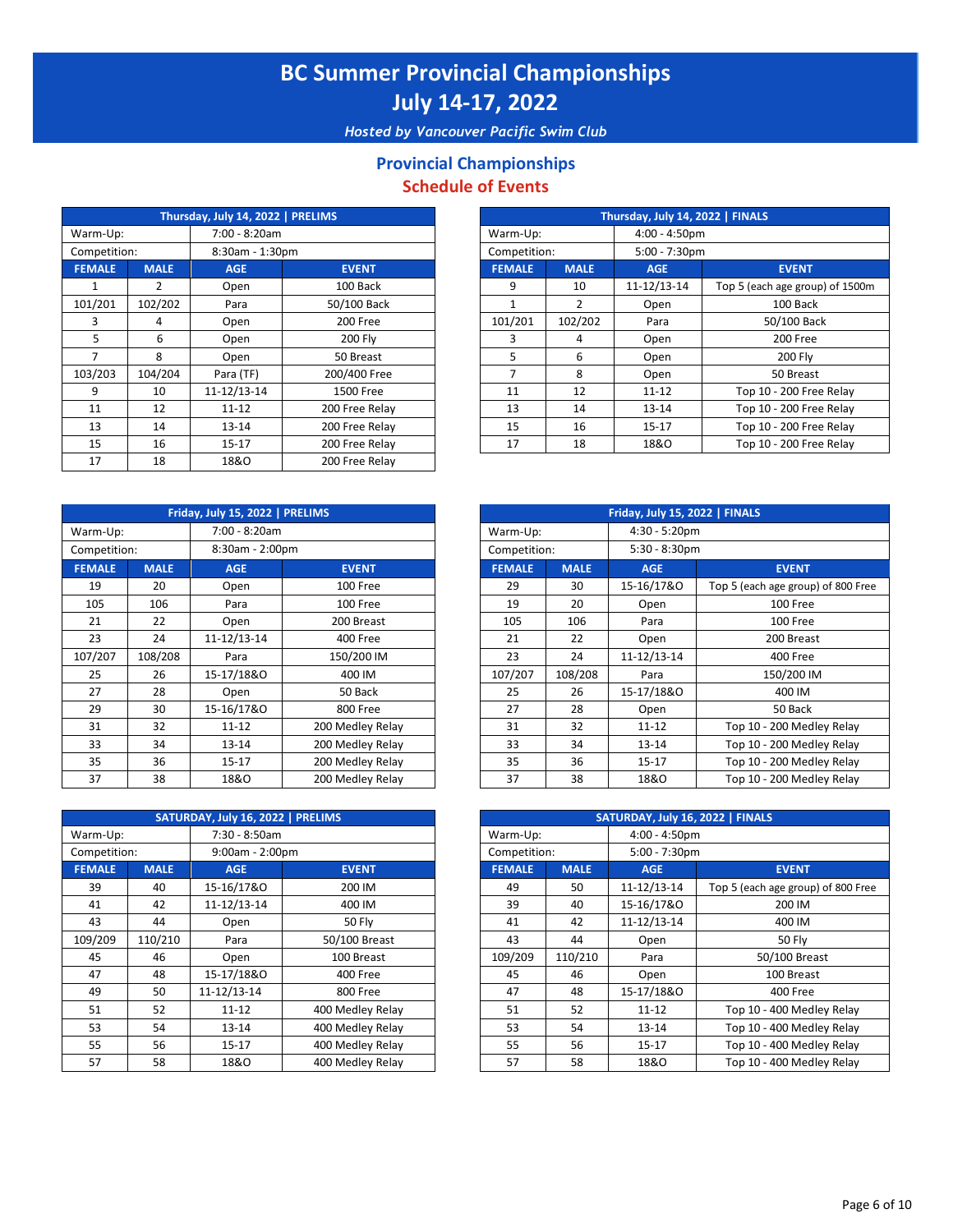*Hosted by Vancouver Pacific Swim Club*

|               |             | SUNDAY, July 17, 2022   PRELIMS |                |               |             | SUNDAY, July 17, 2022   FINALS |                       |
|---------------|-------------|---------------------------------|----------------|---------------|-------------|--------------------------------|-----------------------|
| Warm-Up:      |             | $7:30 - 8:50$ am                |                | Warm-Up:      |             | $4:00 - 4:50$ pm               |                       |
| Competition:  |             | 9:00am - 2:00pm                 |                | Competition:  |             | $5:00 - 7:30$ pm               |                       |
| <b>FEMALE</b> | <b>MALE</b> | <b>AGE</b>                      | <b>EVENT</b>   | <b>FEMALE</b> | <b>MALE</b> | <b>AGE</b>                     | <b>EVENT</b>          |
| 59            | 60          | Open                            | <b>100 Fly</b> | 67            | 68          | 15-16/17&0                     | Top 5 (each age group |
| 111/211       | 112/212     | Para                            | 50/100 Fly     | 59            | 60          | Open                           | <b>100 Flv</b>        |
| 61            | 62          | Open                            | 200 Back       | 111/211       | 112/212     | Para                           | 50/100 Fly            |
| 63            | 64          | Open                            | 50 Free        | 61            | 62          | Open                           | 200 Back              |
| 113           | 114         | Para                            | 50 Free        | 63            | 64          | Open                           | 50 Free               |
| 65            | 66          | 11-12/13-14                     | 200 IM         | 113           | 114         | Para                           | 50 Free               |
| 67            | 68          | 15-16/17&0                      | 1500 Free      | 65            | 66          | 11-12/13-14                    | 200 IM                |
| 69            | 70          | Open                            | 800 Free Relav | 69            | 70          | Open                           | Top 10 - 800 Free     |

|             |             | SUNDAY, July 17, 2022   PRELIMS |                |
|-------------|-------------|---------------------------------|----------------|
| rm-Up:      |             | $7:30 - 8:50$ am                |                |
| npetition:  |             | $9:00am - 2:00pm$               |                |
| <b>MALE</b> | <b>MALE</b> | <b>AGE</b>                      | <b>EVENT</b>   |
| 59          | 60          | Open                            | <b>100 Fly</b> |
| 1/211       | 112/212     | Para                            | 50/100 Fly     |
| 61          | 62          | Open                            | 200 Back       |
| 63          | 64          | Open                            | 50 Free        |
| L13         | 114         | Para                            | 50 Free        |
| 65          | 66          | 11-12/13-14                     | 200 IM         |
| 67          | 68          | 15-16/17&0                      | 1500 Free      |
| 69          | 70          | Open                            | 800 Free Relay |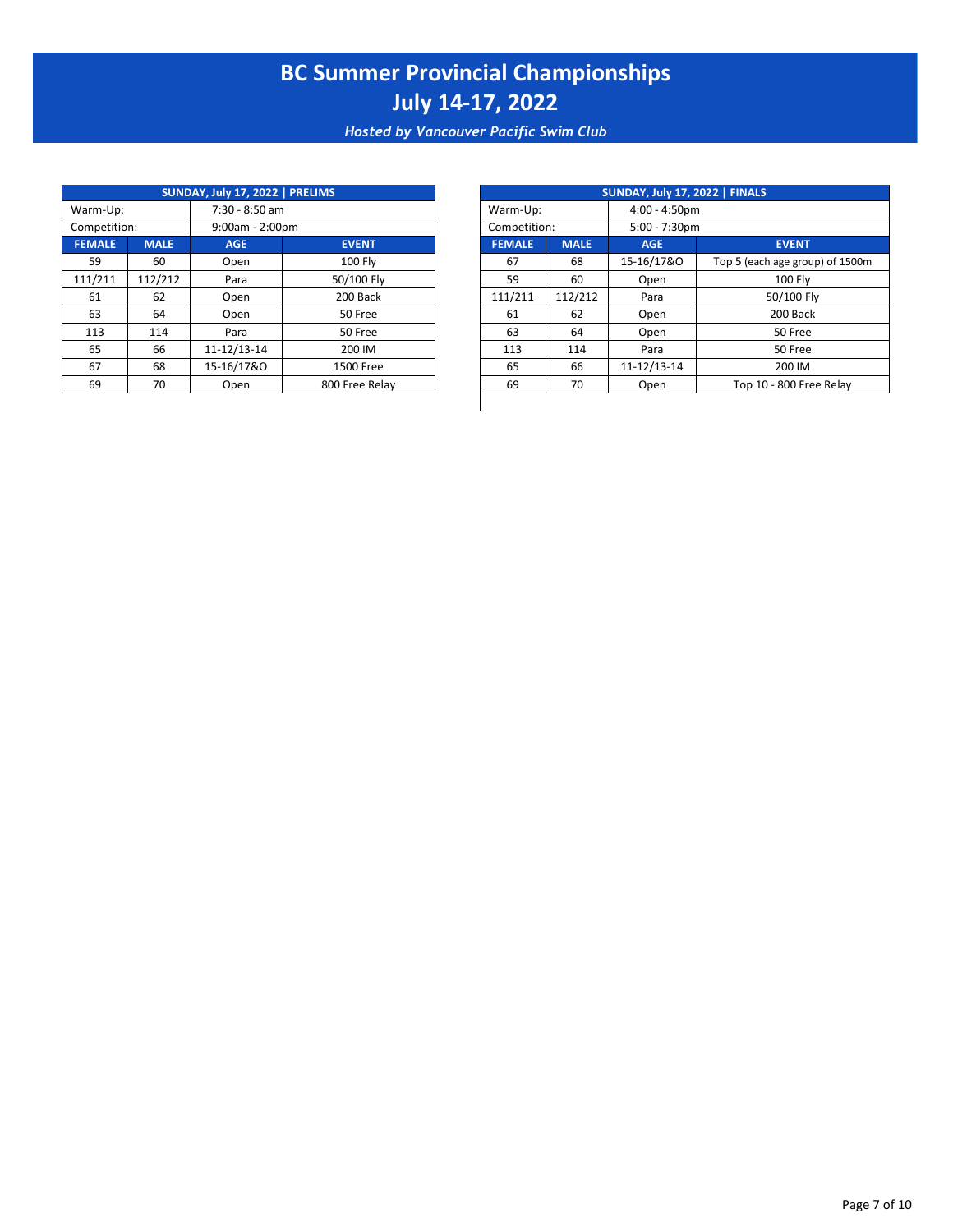*Hosted by Vancouver Pacific Swim Club*



# **COMPETITION WARM-UP SAFETY PROCEDURES**

Meet Management for all sanctioned Swim BC swimming competitions must ensure the following safety procedures are applied. It is incumbent on coaches, swimmers, and officials to work together to comply with these procedures during all scheduled warm-up periods. Coaches are requested to encourage swimmers to cooperate with Safety Marshals.

#### **GENERAL WARM-UP:**

- Swimmers must enter the pool **FEET FIRST** in a cautious manner, entering from a start or turn end only and from a standing or sitting position.
- $\Box$  Running on the pool deck and running entries into the pool are prohibited.
- $\Box$  Meet Management may designate the use of sprint or pace lanes during the scheduled warm-up time. Any such lane usage must be communicated through a pre-competition handout or announcement and visible through on deck signage.
- **Swim BC recommends that**, where lane density exceeds 20 swimmers per lane SC or 40 swimmers per lane LC, Meet Management split warm-up to ensure a safe environment (swimmers per lane) exists (i.e. by club, gender or age). A split warm up must be communicated in some fashion prior to the start of warm-up. This can be through a pre-competition handout or email, a technical meeting, or a general announcement.
- $\Box$  Diving starts shall be permitted only in designated sprint lanes. Only one-way swimming from the start end of sprint lanes is permitted.
- Pools with backstroke starting ledges available may offer a designated lane for backstroke starts, at meet management's discretion. (This is not mandatory if not enough general lane space is available for the number of swimmers in the meet.)
- $\Box$  Notices or barriers must be placed on starting blocks to indicate no diving during warm-up.
- Pre-event training shall be managed by the coaches and will have sufficient lifeguards on deck. There will be no Safety Marshals in place during pre-event training.
- $\Box$  Safety Marshals will not be in place during the competition in warm-up/warm-down pools.

#### **EQUIPMENT:**

- Kick Boards, Pull-Buoys, Ankle Bands, and Snorkels are permitted for use in the main warm-up pool during warm-up.
- $\Box$  Hand paddles and flippers are permitted for use in a secondary warm-up pool only (where available), at meet management's discretion and recommended only for national events or senior competitions.
- $\Box$  At meet management's discretion and based on available space, the Meet Manager may permit use of tubing or cord assisted sprinting in designated lanes and during specific times of the warm-up only. It is recommended that this only be allowed in secondary warm-up pools as space allows. Coaches are responsible for equipment reliability and use. This is recommended only for national events or senior competitions.

#### **VIOLATIONS:**

*It is recognized that there is a level of interpretation and common sense that must be applied when applying these guidelines. Diving headfirst quietly into an empty pool at the start of warm-up is not the same as diving headfirst into a crowded lane. Judgment and context are required. This section is specific to diving violations and not equipment.*

- Swimmers witnessed by a Safety Marshal diving or entering the water in a dangerous fashion may be removed, by the Meet Referee, without warning from their first individual event following the warm-up period in which the violation occurred and the alternates in that event notified should that event be a final. They may also receive a verbal warning from the Safety Marshal. Swimmers receiving verbal warnings will have their names and clubs registered with the Meet Manager and should subsequent violations occur the swimmer may be removed by the Referee without warning from their first individual event as noted above.
- $\Box$  In the case of a second offense during the same competition the swimmer may be removed from the remainder of the competition by the Meet Referee.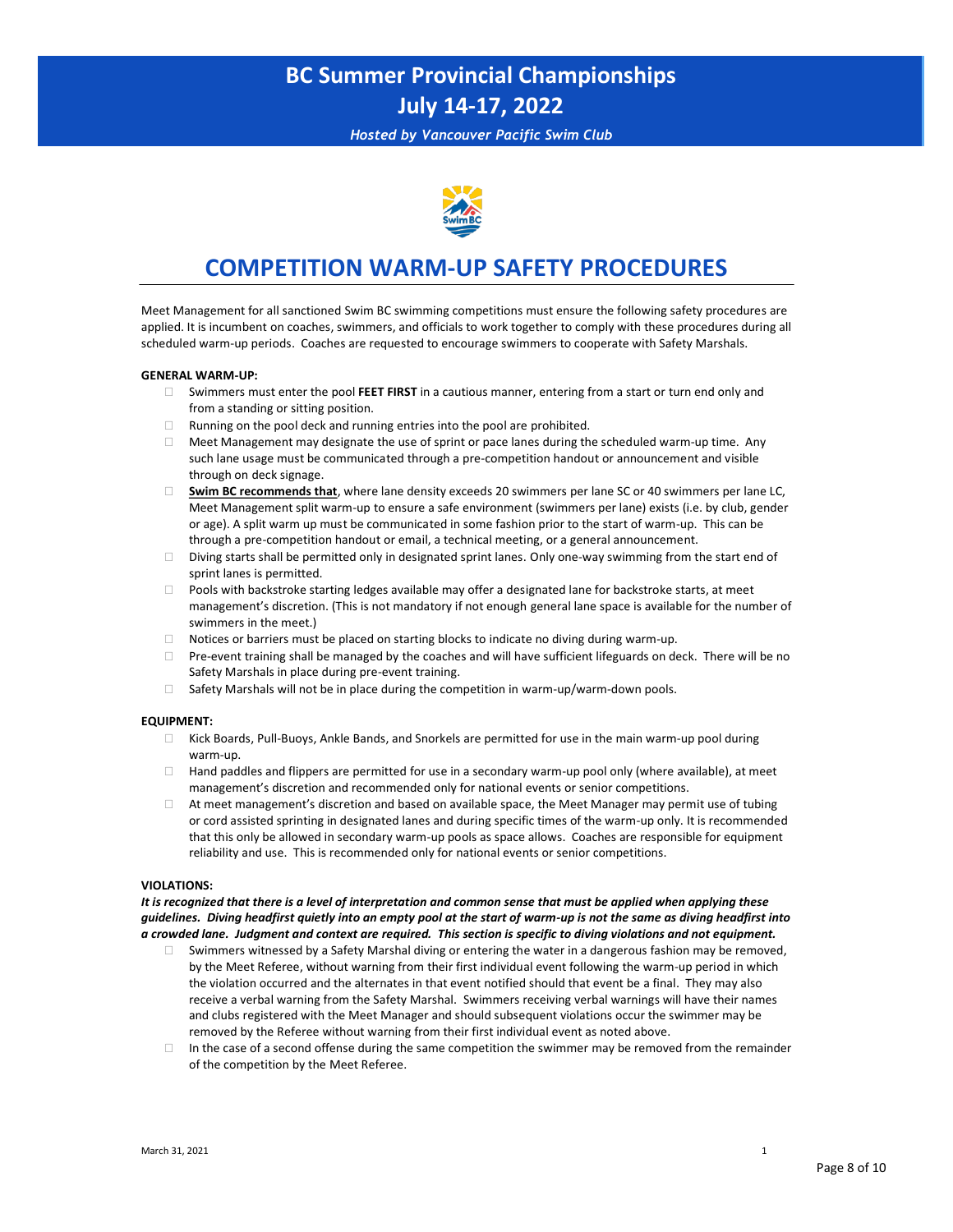*Hosted by Vancouver Pacific Swim Club*



#### **SAFETY MARSHALS:**

The Safety Marshal is a trained position designated by Meet Management. Safety Marshals shall:

- $\Box$  Be visible by safety vest;
- $\Box$  Be situated at each end of the competition pool and when applicable, similarly situated in designated warm-up pools when pre-competition warm-ups are scheduled;
- $\Box$  Actively monitor all scheduled warm-up periods;
- Ensure participants comply with warm-up safety procedures and report violations to the Referee.

A minimum of 2 safety marshals are recommended for each of the 25m warm-up pools in use during short course competitions, and a minimum of 4 safety marshals are recommended for 50m warm-up pools in use during long course competitions.

Depending on the level of competition, Safety Marshals have a role to help work with coaches and swimmers to ensure a safe warm-up environment. This may include educating a younger swimmer on the procedures or communicating a concern to a coach.

Judgment, tact and confidence is required and therefore the Safety Marshal should ideally be a more experienced official.

#### **PARA SWIMMER NOTIFICATION:**

Coaches are requested to notify Meet Manager, prior to the meet, of any Para swimmers participating in warm-ups. Meet Management may designate a Para swimmer lane for warm-up when necessary.

The following statement must appear in all Swim BC sanctioned meet information and posted notices: **"SWIM BC COMPETITION WARM-UP SAFETY PROCEDURES WILL BE IN EFFECT AT THIS MEET."**